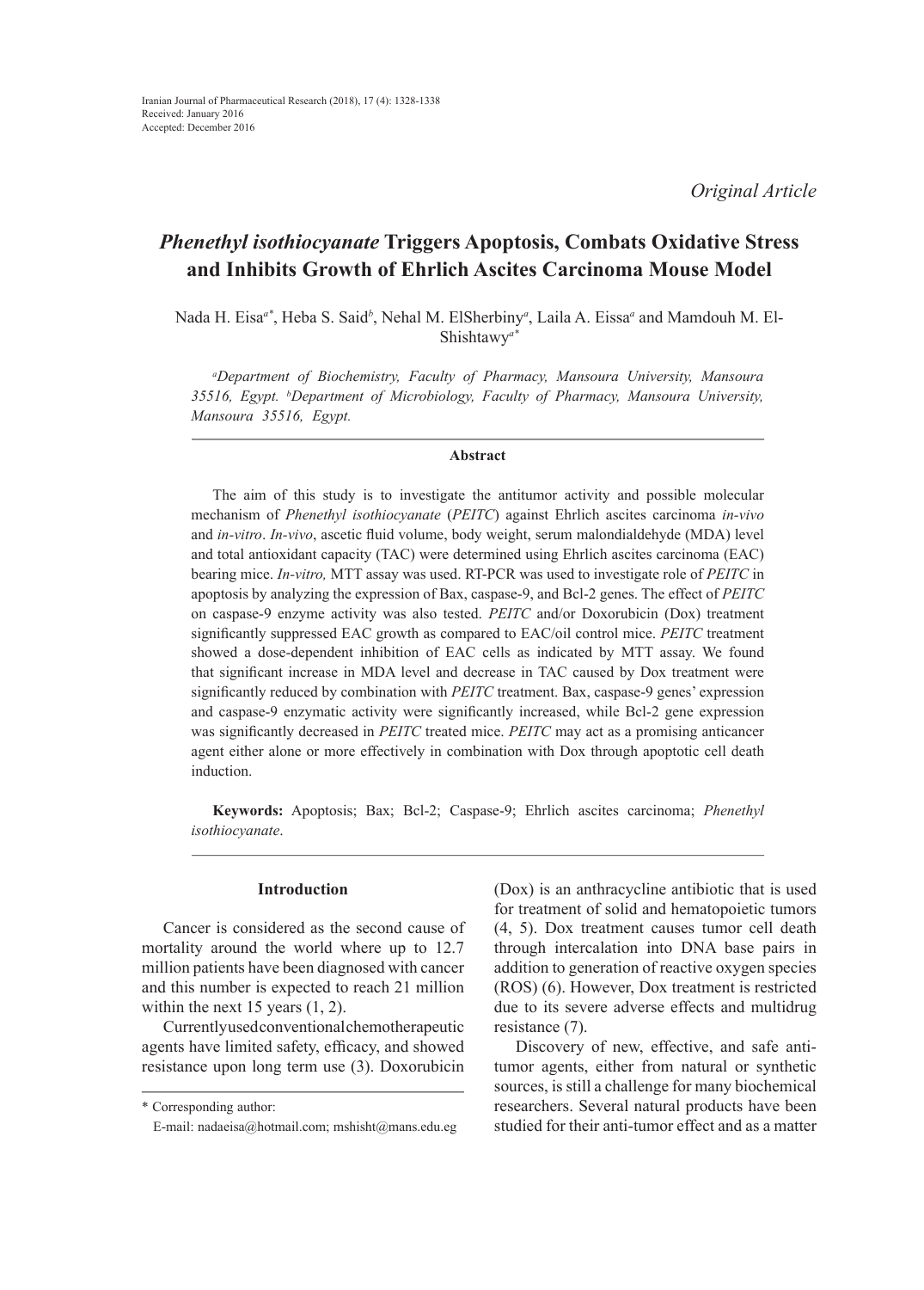

**Figure 1.** Chemical structure of *Phenethyl isothiocyanate* **(***PEITCALOII*) (*PEITC*). IUPAC: (2-Isothiocyanatoethyl) benzene.

of fact more than 50% of available anti-tumor Institute agents have been obtained from natural sources from Gi (8).  $\sum_{i=1}^{\infty}$ 

Cruciferous vegetables such as watercress and broccoli that are rich in isothiocyanates antibiotic (ITCs) have been reported to reduce the Switzerla incidence of different types of cancers (9, 10). *Phenethyl isothiocyanate* (*PEITC*) (Figure 1) is an important member of ITC family that has been extensively studied for its chemo-preventive Adult action (11). *PEITC* exerts its anticancer effect g) were through different mechanisms, most importantly, in origin anterest mechanisms, most importantly, *institute*, induction of apoptosis (12). of *F*acult

Apoptosis is a self-cellular suicidal mechanism Egypt.  $A$ that is controlled by diverse signaling pathways and used to destroy damaged cells (13). Many genes regulate apoptosis, most prominently, the Bcl-2 family that is classified into antiapoptotic genes such as (Bcl-2 and Bcl-XL) and apoptotic genes such as (Bax and Bak) (14,15 ). *PERICE SUCH AND CAMP CHANGE FROM CHANGE FROM ABCCOMMN* achieve apoptosis (15). It has been reported that study wo overexpression of Bax, but not Bcl-2, promotes  $\frac{1}{2}$  cytochrome c release from the mitochondria University which leads to caspase-9 activation that results with "I in initiating a downstream caspase cascade that eventually causes cell death (16). 4 of *PEITC* action.

> Accordingly, the present work was designed to evaluate the antitumor and cytotoxic effect of *PEITC* and/or Dox against Ehrlich ascites carcinoma bearing-mice *in-vivo* and on Ehrlich ascites carcinoma cells *in-vitro*. Furthermore, we studied the effect of *PEITC* and/or Dox on expression of some apoptotic genes in order to elucidate the underlying molecular mechanism of *PEITC* action.

## **Experimental**

*Drugs and Chemicals PEITC*, >98% purity was purchased

from Abcam (ab142645, Cambridge, UK). Doxorubicin HCl (Adricin) was purchased from EIMC United Pharmaceuticals (Cairo, Egypt). 3-(4,5-dimethyl-2-thiazolyl) 2,5diphenyl-2Htetrazolium-bromide (MTT) was purchased from SERVA electrophoresis GmbH (Heidelberg, Germany). Trypan Blue and Dimethyl sulfoxide (DMSO) were purchased from Sigma–Aldrich (St. Louis, MO, USA). Roswell Park Memorial Institute (RPMI) - 1640 medium was purchased from Gibco Laboratories (Life Technologies Inc., Grand Island, NY, USA). Fetal bovine serum (FBS) and penicillin-streptomycin antibiotic were purchased from Lonza (Basel, Switzerland). All other chemicals are of high purity and analytical grade.

#### *Animals*

Adult Swiss female albino mice (25–30 g) were purchased from Theodore Bilharz Institute, Giza, Egypt and kept in animal house of Faculty of Pharmacy, Mansoura University, Egypt. Animals were kept in standard size polycarbonate cages under standard laboratory conditions (26  $\pm$  1 °C, 12-h light:12-h dark cycle) and had free access to food and water *ad libitum*. Ehrlich ascites carcinoma (EAC) induction started 10 days following animals' accommodation under these standard conditions. All animal experiments carried out in this study were complied with ″Research Ethics Committee″ Faculty of Pharmacy, Mansoura University, Mansoura, Egypt, in accordance with ″Principles of Laboratory Animal Care″ (NIH publication No. 85-23, revised 1985).

#### *Ehrlich ascites carcinoma cells*

EAC cell line was obtained from the National Cancer Institute, Cairo University, Cairo, Egypt. EAC cells were maintained by intraperitoneal (IP) passage of  $1 \times 10^6$  cells in adult female Swiss albino mice (17). Seven days later, the ascetic fluid was collected from mice peritoneal cavity under sterile condition by needle aspiration. Viable tumor cells were counted in a Neubauer hemocytometer using the trypan blue dye (0.4%) exclusion method. EAC cells were used for both *in-vivo* and *in-vitro* experiments.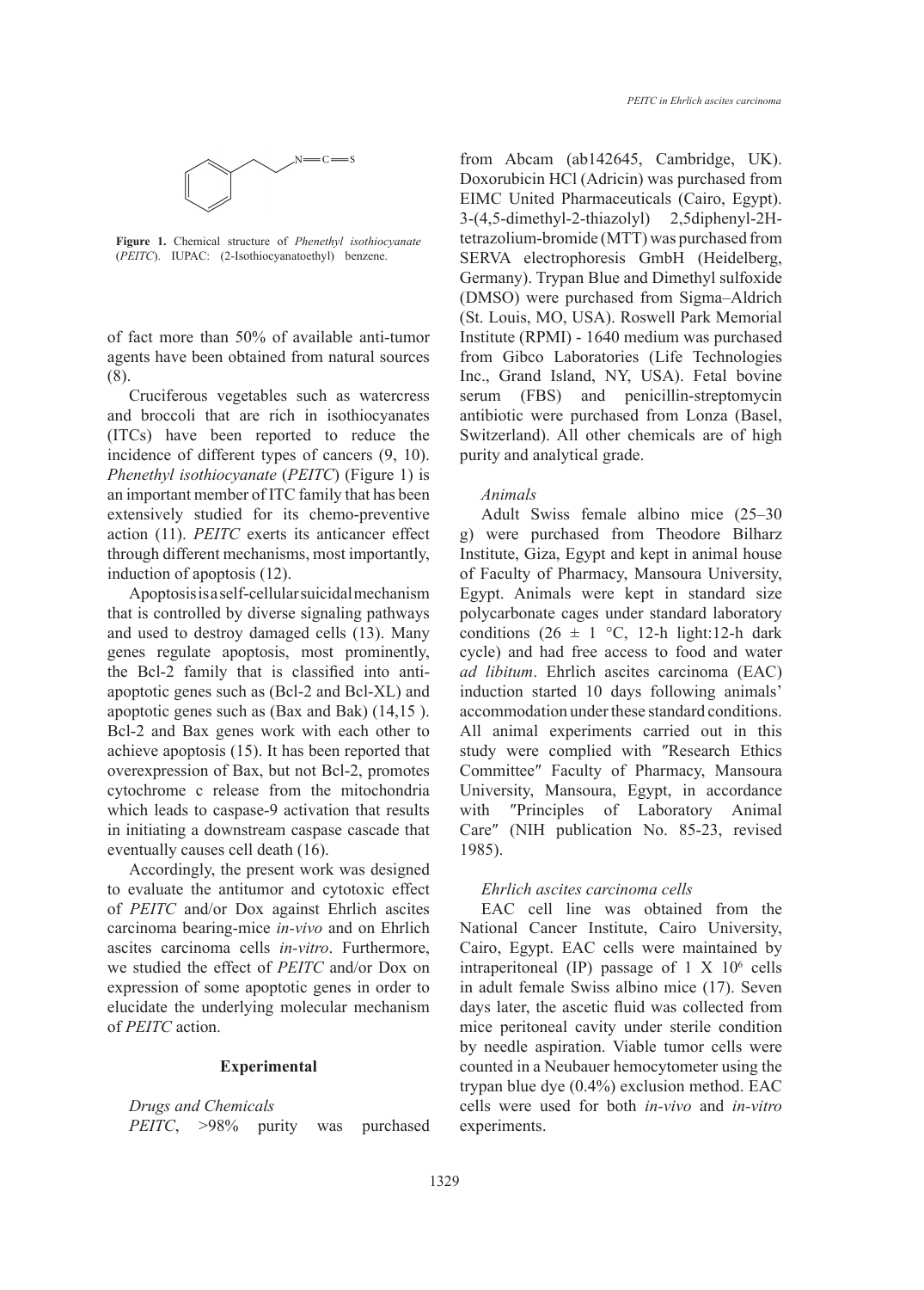#### *Ehrlich ascites carcinoma model*

On day zero, mice were injected intraperitoneally (IP) with  $1 \times 10^6$  EAC cells (0.1 mL/mouse) for tumor induction. On the next day, mice were weighted then randomly divided into 4 groups; each group consists of 10 animals. Treatments were administered for 14 days as follows:

EAC/oil control group that received 0.1 mL oil/mouse/day orally, *PEITC*-treated group that received *PEITC* at a dose of 60 mg/kg/0.1 mL oil/mouse/day orally (18), Dox-treated group that received IP injection of Dox at a dose of 2 mg/kg/0.1 mL/mouse/day (19) and *PEITC*/ Dox combination treated group that received Dox (2 mg/kg/0.1 mL/mouse/ day, IP) 2 h following receiving *PEITC* (60 mg/kg/0.1 mL oil/mouse/day, orally). A fifth group of eight mice that received 0.1 mL oil/day/mouse orally was used as normal control group. On day 15, animals were weighted, blood was collected by retro-orbital puncture and then sacrificed. Serum samples were prepared by centrifugation of blood samples that was withdrawn via retroorbital puncture at 4000 rpm for 10 min at 4 °C. Ascetic fluid was aspirated from all animals for measuring tumor volume as an indication for the antitumor effect. Ascetic fluid samples were centrifuged at 1800 rpm for 5 min at 4 °C. The pellet was flash-frozen in liquid nitrogen then stored in -80 °C till used.

# *Malondialdehyde and total antioxidant capacity assay*

Commercially available malondialdehyde (MDA) and total antioxidant capacity (TAC) colorimetric assay kits from Biodiagnostic Company (Giza, Egypt) were used for spectrophotometric determination of serum MDA levels and serum TAC according to the methods reported by Satoh (20) and Koracevic *et al*. (21), respectively.

#### *Cell culture*

EAC cells were cultured in RPMI-1640 medium supplied with 10% FBS and 1% (v/v) penicillin-streptomycin antibiotic. They were maintained at 37 °C in a humidified atmosphere with  $5\%$  CO<sub>2</sub> (Binder, C-series, Germany).

#### *Cell viability assay*

MTT assay was used for the assessment of cell viability. EAC cells  $(1 \times 10^5 \text{ cells/well})$ were inoculated in 96-well flat bottom tissue culture plate (Griener, Germany). One day after, cells were treated with three different concentrations of *PEITC* (5, 10 and 20 µmol/L), Dox (100 µmol/L), a combination of *PEITC* 20  $\mu$ mol/L + Dox 100  $\mu$ mol/L and DMSO with a final concentration of 0.1% that have been used as a control. Cells were incubated for 24 h and incubation period continued for additional 4 h at 37 °C following the addition of 20 μL/well of MTT solution (5 mg/mL in PBS). The formazan crystals formed as a result of MTT reduction were solubilized by treating cells with 100  $\mu$ L of 0.04 N acidic isopropanol. Absorbance was measured at 540 nm using a microplate reader, (Bio-Tek ELX800, USA). The experiment was repeated three times. Viable cells were calculated as percentage relative to DMSO treated control cells.

# *Quantitative, Real-Time Polymerase Chain Reaction (RT-PCR) for Bax, caspase-9 and Bcl-2 gene expression*

Total RNA was isolated from EAC cells using TRIzol® Reagent (Ambion, Life Technologies, USA) according to the manufacturer's instructions. The quantity and quality of the isolated RNA was assessed spectrophotometrically at 260 nm and 260/280 nm ratio, respectively, using NanoPhotometer® (Implen, GmbH, Germany). One microgram of the total RNA was reverse transcribed into single-stranded complementary DNA using QuantiTect Reverse Transcription Kit (Qiagen, USA) according to the manufacturer's instructions. The mRNA expression level of apoptosis genes Bax, caspase-9 and Bcl-2 was determined in different EAC cells. For normalization of gene expression, mouse Glyceraldehyde 3-phosphate dehydrogenase (GAPDH) was quantified in parallel with target genes. Reactions were performed using HOT FIREPol EvaGreen qPCR Mix (Solis BioDyne, Tartu, Estonia) in Rotor-Gene Q (Qiagen, USA). Gene specific primers are summarized in Table 1. The primers were designed using PREMIER Biosoft (USA) according to gene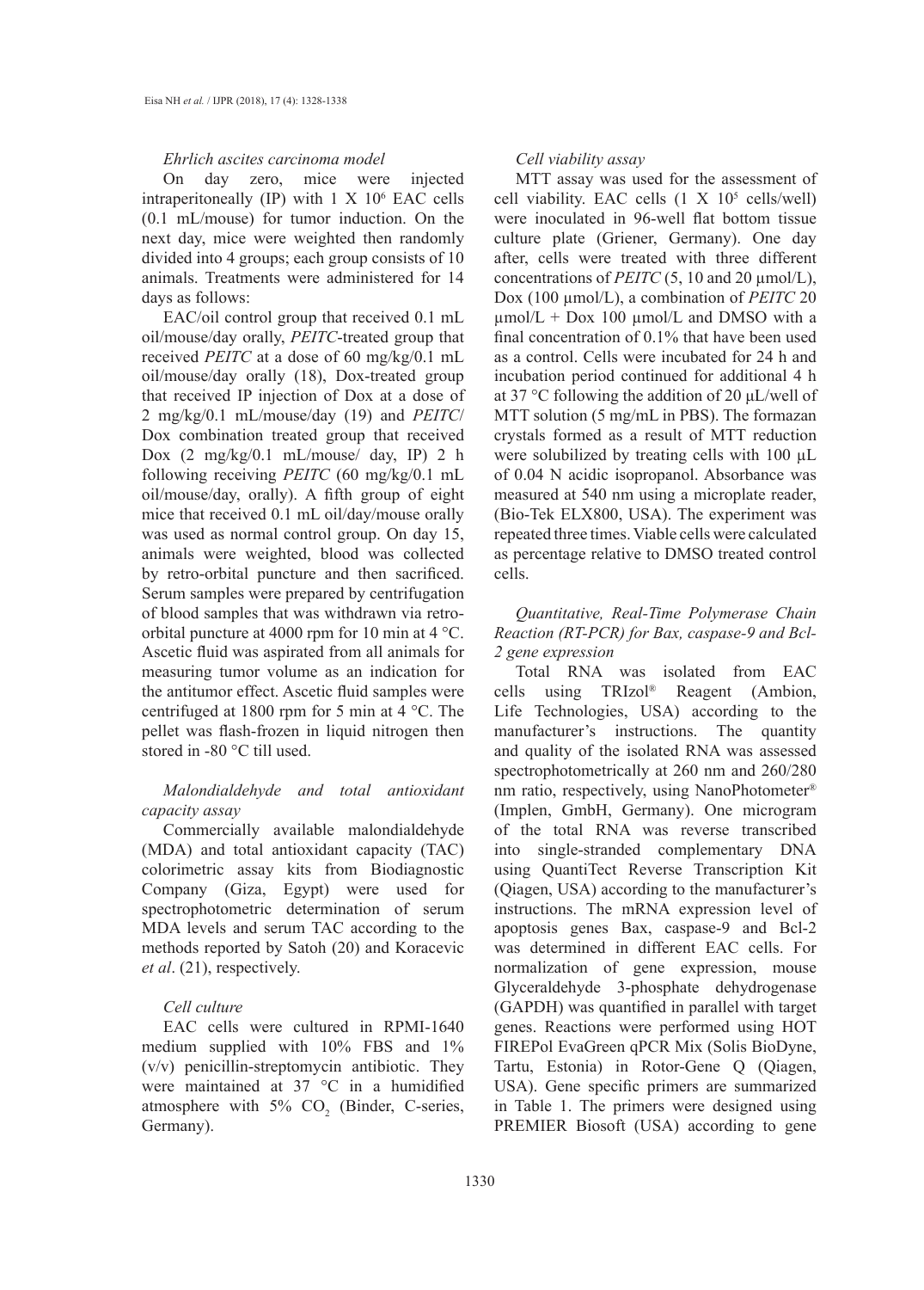| <b>Gene of Interest</b> | <b>Primer Sequence</b>       | <b>Reference Sequence</b>     | Product size (bp) |
|-------------------------|------------------------------|-------------------------------|-------------------|
| <b>GAPDH</b> Forward    | 5'-ATGGTGAAGGTCGGTGTGAAC-3'  | NM 008084.3<br>NM 001289726.1 | 251               |
| <b>GAPDH</b> Reverse    | 5'-TTGATGTTAGTGGGGTCTCGC-3'  |                               |                   |
| <b>Bax Forward</b>      | 5'-CCACCAGCTCTGAACAGATC-3'   | NM 007527.3                   | 140               |
| <b>Bax Reverse</b>      | 5'-CAGCTTCTTGGTGGACGCAT-3'   |                               |                   |
| Caspase-9 Forward       | 5'-TGGACATTGGTTCTGGCG-3'     | NM 015733.5<br>NM 001277932.1 | 117               |
| Caspase-9 Reverse       | 5'-TGTTGATGATGAGGCAGTGG-3'   |                               |                   |
| Bcl-2 Forward           | 5'-GGATGACTTCTCTCGTCGCTAC-3' | NM 009741.4 NM 177410.2       | 199               |
| <b>Bcl-2 Reverse</b>    | 5'-TGACATCTCCCTGTTGACGCT-3'  |                               |                   |
|                         |                              |                               |                   |

**Table 1.** Primers used for amplification of studied genes in qRT-PCR.

sequence obtained from PubMed (Entrez Gene), blasted on NCBI/Blast and purchased from Invitrogen-Life Technologies. Thermal cycling program was as follows: initial activation cycle at 95 °C for 15 min followed by 40 cycles at 95 °C for 15 sec for denaturation, 65 °C for 20 sec for annealing and finally 72 °C for 20 sec for elongation. Relative expression of studied genes was determined using 2−ΔΔCT method relative to GAPDH. The specificity of the designed primers and the size of amplified PCR products were confirmed by melt curve analysis and 2% agarose gel electrophoresis, respectively.

# *Caspase-9 enzyme activity colorimetric assay*

EAC cells collected from control and treated groups were lysed using chilled lysis buffer provided by Caspase-9 Colorimetric Assay Kit (BioVision, CA, USA) and then caspase-9 enzyme activity was determined spectrophotometrically according to the manufacturer's instructions.

## *Statistical analysis*

Results are presented as mean  $\pm$  standard error of mean (SEM). One-way analysis of variance (ANOVA) followed by Tukey's posthoc test using GraphPad Prism 6.01 (GraphPad Software, SanDiego, CA, USA) was used to find out statistically significant results. *P*-value of less than 0.05 was considered statistically significant.

## **Results**

*Effect of PEITC on EAC cell growth in-vivo PEITC* treatment inhibited EAC cell growth as indicated by the decrease in ascetic fluid volume and the change in body weight. *PEITC* treatment and Dox treatment showed a significant decrease in ascetic fluid volume by (69.14% and 87.37%), respectively as compared to EAC/oil control group. Furthermore, *PEITC*/ Dox combination therapy significantly decreased ascetic fluid volume by (95.42%) as compared to EAC/oil control group (Figure 2A). Body weight of all animals at day (15) was measured and body weight change from the initial body weight was calculated. *PEITC*, Dox and *PEITC*/Dox treated groups showed a significant decrease in body weight change as compared to EAC/oil control group by (64.5%, 80.13% and 91.64%), respectively (Figure 2B).

## *Effect of PEITC on EAC cell growth in-vitro*

MTT assay was used for testing EAC cell viability. As compared to DMSO treated EAC control cells, *PEITC* treatment (5, 10, and 20 µmol/L) for 24 h showed a significant dosedependent decrease in EAC cell viability by 22.59%, 33.06% and 42.39%, respectively. Dox treatment (100 µmol/L) for 24 h significantly decreased cell viability by 53.41%. Combination of *PEITC* (20 µmol/L) and Dox (100 µmol/L) treatments for 24 h caused a significant decrease in cell viability by 75.29% (Figure 3).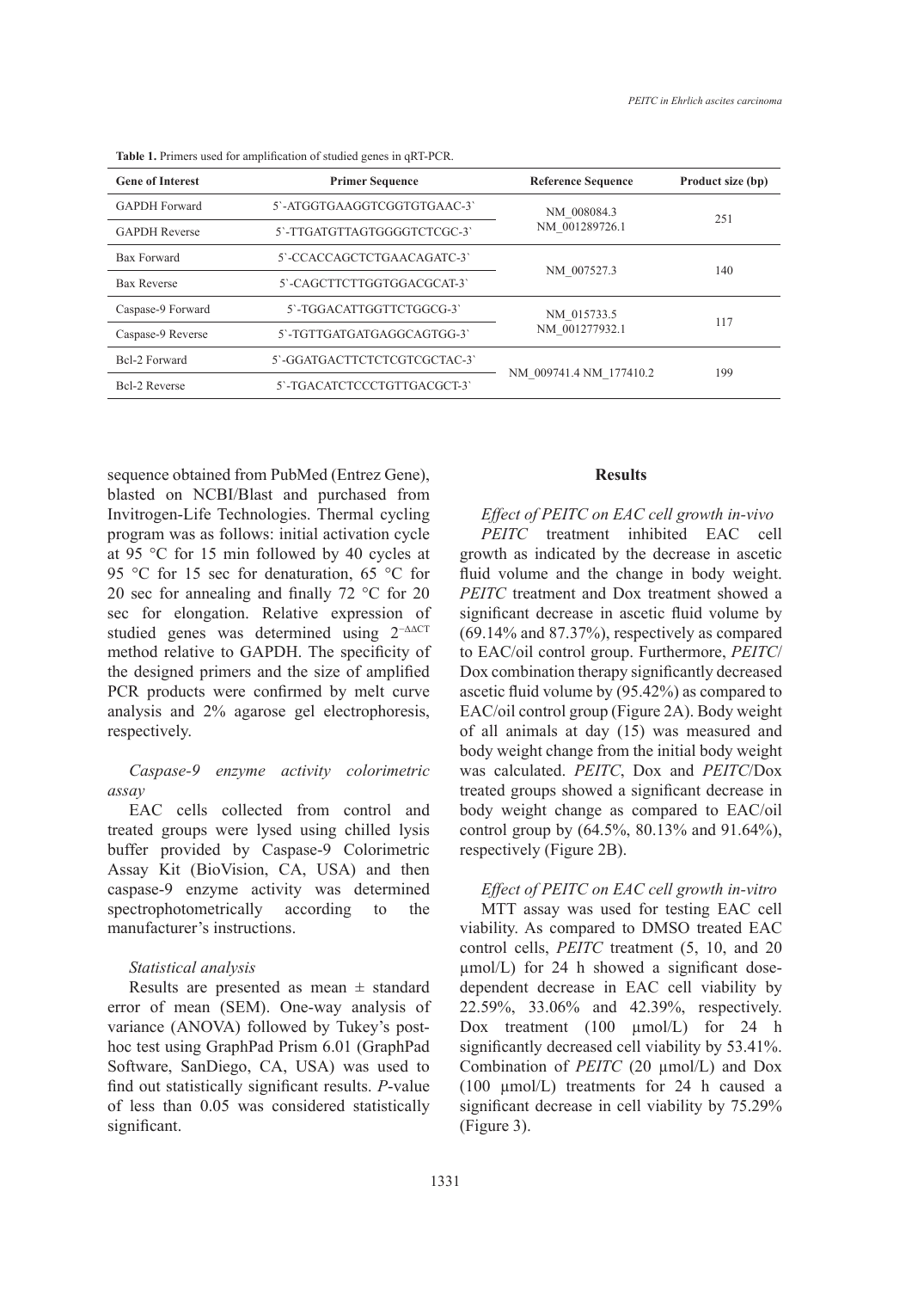

with the EAC/oil group at  $P < 0.0001$ . SSSS Significant as compared with the *PEITC* group at  $P < 0.0001$ . **Figure 2.** Effect of *PEITC* and/or Dox treatments on (A) ascetic fluid volume and (B) body weight change. **\*\*\*\***Significant as compared

Effect of PEITC on malondialdehyde level *and total antioxidant capacity*

As shown in Figures 4A and 4B, serum MDA level of EAC/oil control group and mice level and increased serum TAC receiving Dox treatment significantly increased as compared to normal control group (*P <* 0.0001 and *P <* 0.0001, respectively). On the contrary, serum TAC of EAC/oil control group and mice receiving Dox treatment significantly decreased  $\leq 0.0001$ ) and Dox treated group (

as compared to normal control group (*P <* 0.0001 and *P =* 0.0001, respectively). *PEITC* treatment significantly decreased serum MDA Figures 4A and 4B, serum treatment significantly decreased serum MDA level and increased serum TAC as compared to EAC/oil control group (*P <* 0.0001 and *P <* to normal control group  $(P < 0.0001$  0.0001, respectively). *PEITC*/Dox combination 001, respectively). On the contrary, treatment significantly decreased serum MDA level as compared to EAC/oil control group (*P*   $100001$  and Dox treated group ( $P \le 0.0001$ ).



**Figure 3.** Effect of *PEITC* and/or Dox treatments on EAC cell viability (*in-vitro*). **\*\*\*\***Significant as compared with the control group **Figure 3.** Effect of *PEITC* and/or Dox treatments on EAC cell viability (*m*-vitro). Significant as compared with the control group at  $P < 0.0001$ . "Significant as compared with the Dox group at  $P < 0.01$ .<br>
Sessignifica <sup>SSS</sup>Significant as compared with the *PEITC* (20  $\mu$ mol/L) group at *P* < 0.0001.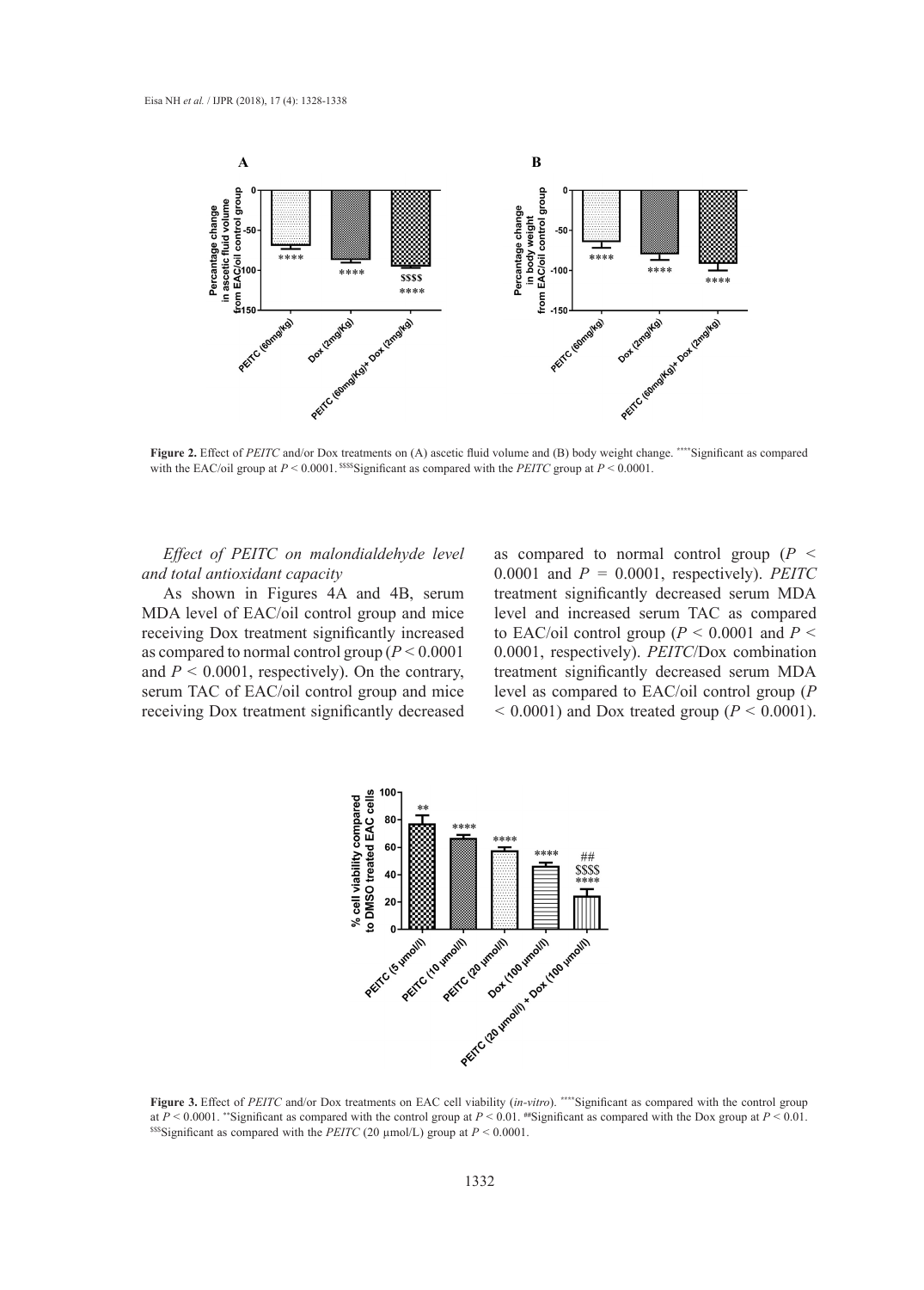

**Figure 4.** Effect of PEITC and/or Dox treatments on (A) serum MDA level and (B) serum TAC. Significant as compared with the Dox group at  $P \le 0.001$ . Has compared with the Dox group at  $P \le 0.001$ . Has compared with the at  $P \le 0.001$ . Analyzing starting as compared with the normal control group at  $P \le 0.0001$ . Analyzing at a compared with the normal control aroun at  $P \le 0.001$  $n_1 \times 0.001$ . **Figure 4.** Effect of *PEITC* and/or Dox treatments on (A) serum MDA level and (B) serum TAC. **\*\*\*\*** Significant as compared with the group at *P* < 0.001.

On the other hand, *PEITC*/Dox combination treatment significantly increased serum TAC as compared to EAC/oil control group (*P <* 0.0001) and Dox treated group ( $P = 0.0006$ ).

*Effect of PEITC on caspase-9 enzymatic activity*

As shown in Figure 5, *PEITC*, Dox and *PEITC*/Dox treated groups significantly enhanced caspase-9 enzymatic activity as compared to EAC/oil control group by 1.69 (*P =* 0.02), 1.92 (*P =* 0.002) and 2.52 (*P <* 0.0001) fold, respectively. Moreover, *PEITC*/Dox combination therapy significantly increased caspase-9 enzymatic activity as compared to both *PEITC* treated group (*P =* 0.004) and Dox treated group  $(P = 0.04)$ .

*Effect of PEITC on Bax, caspase-9 and Bcl-2 gene expression*

Our results have shown that *PEITC* treatment significantly increased expression level of both Bax and caspase-9 genes as compared to their levels in EAC/oil control group by  $3.92$  ( $P =$ 0.006) and 3.2 ( $P = 0.009$ ) fold, respectively. Similarly, Dox treatment significantly increased expression level of both genes by  $4.53$  ( $P =$ 0.001) and 3.49 (*P* = 0.002) fold, respectively. *PEITC*/Dox combination treatment significantly increased expression level of both genes by 12.71 (*P* < 0.0001) and 14.5 (*P* < 0.0001) fold, respectively in comparison with their levels in EAC/oil control group. Moreover, combination therapy significantly increased expression level of Bax and caspase-9 genes, as compared to their levels in *PEITC* treated group (*P* < 0.0001 and  $P \leq 0.0001$ ) and Dox treated group ( $P \leq 0.0001$ ) and  $P < 0.0001$ ), respectively (Figures 6A and 6B).

On the contrary, *PEITC*, Dox and *PEITC*/Dox treatments significantly decreased expression level of Bcl-2 gene as compared to its level in EAC/oil control group by  $0.55$  ( $P = 0.004$ ), 0.52 (*P =* 0.002) and 0.31 (*P* < 0.0001) fold, respectively. *PEITC*/Dox combination treatment decreased Bcl-2 expression level as compared to its level in both *PEITC* treated group and Dox treated group, though that decrease was not statistically significant (Figure 6C).

#### **Discussion**

*PEITC* is a promising anti-cancer agent that showed inhibitory effect against tumor growth in different previous studies (11, 22 and 23). Although apoptosis induction is considered the main mechanism for *PEITC* anti-tumor action, the exact molecular mechanism for apoptosis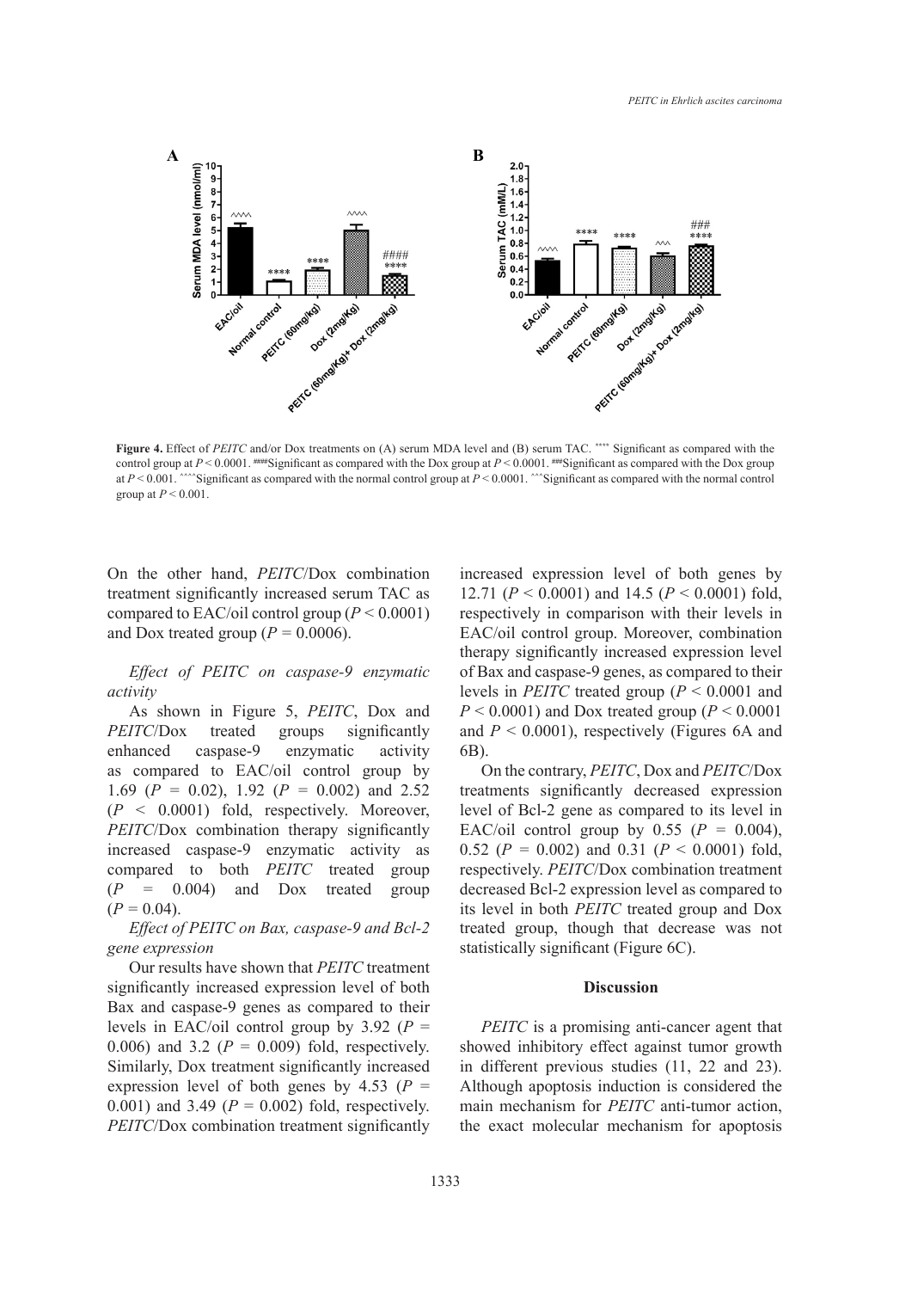

 $P \le 0.0001$ . "Significant as compared with the EAC/oil group at  $P \le 0.01$ . "Significant as compared with the EAC/oil group at  $P \le 0.05$ ."<br>"Significant as compared with the Dox group at  $P \le 0.05$ . <sup>\$\$</sup>Significant as co Significant as compared with the Dox group at  $P < 0.05$ . Significant as compared with the *PEITC* group at  $P < 0.01$ **Figure 5.** Effect of *PEITC* and/or Dox treatments on caspase-9 enzyme activity. **\*\*\*\***Significant as compared with the EAC/oil group at

induction has not been fully investigated (24). In this study, the possible underlying molecular mechanism behind anti-tumor and cytotoxic effects of *PEITC* compared to and in combination with Dox were investigated using Ehrlich ascites carcinoma model *in-vivo* and *in-vitro*.

Our results from *in-vivo* study showed that either *PEITC* treatment or Dox treatment solely caused a significant inhibition of EAC cell growth as indicated by the significant decrease in ascetic fluid volume and body weight of treated mice as compared to EAC/oil group. Upon combination of both *PEITC* and Dox treatments, further decrease in ascetic fluid volume was observed as compared to *PEITC* treatment alone. These results were further supported by *in-vitro* study, where *PEITC* treatment showed inhibition of EAC cellular viability in a dosedependent manner. Interestingly, the cytotoxic effect of highest dose of *PEITC* treatment when combined with Dox treatment significantly exceeded the cytotoxic effect of each treatment alone. Altogether, our results showed that *PEITC* and/or Dox treatments effectively inhibit EAC cellular growth *in-vivo* and *in-vitro*.

One of the possible mechanisms by which *PEITC* exerts its antitumor activity, is the induction of apoptosis (25). It has been reported that *PEITC* was able to induce apoptosis in

different types of cultured human cancer cell lines (26-28). Apoptosis is a well-regulated pathway by which multicellular organisms get rid of unwanted damaged cells (29). It usually ends up with activation of caspase cascade via either intrinsic or extrinsic pathway (30). The Bcl-2 family genes regulate apoptosis as it has been reported that their expression levels are altered in response to anticancer agents (31, 32).

In agreement with previous studies (33- 36), our results showed that *PEITC* treatment increased the expression level of both Bax and caspase-9 genes and decreased the expression level of Bcl-2 gene as compared to EAC/ oil control group. These results were further reinforced by the ability of *PEITC* treatment enhance caspase-9 enzymatic activity. Interestingly, *PEITC*/Dox combination treatment surpassed each treatment alone in increasing the expression level of Bax and caspase-9 genes and in enhancing caspase-9 enzymatic activity but not in decreasing Bcl-2 gene expression level.

Alteration of measured pro/anti-apoptotic genes in EAC cells upon *PEITC* and/or Dox treatment may confirm induction of apoptotic pathway. This could be further explained by the release of cytochrome c from mitochondria as a result of increase in Bax and decrease in Bcl-2 expression. Cytochrome c forms an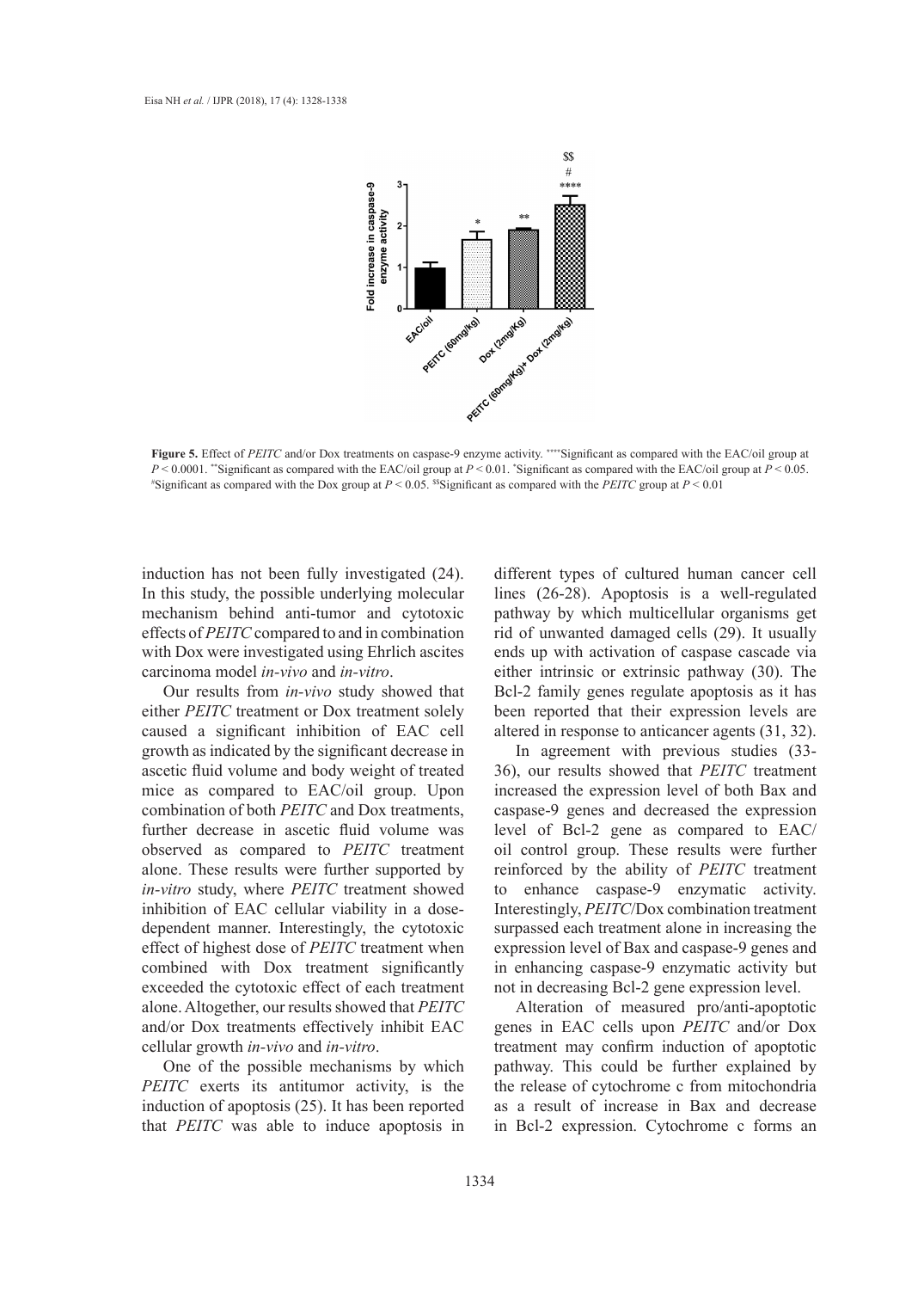

**Figure 6.** Effect of *PEITC* and/or Dox treatments on (A) Bax, (B) caspase-9 and (C) Bcl-2 genes' expression. **\*\*\*\***Significant as compared with the EAC/oil group at  $P < 0.0001$ . \*\*Significant as compared with the EAC/oil group at  $P < 0.01$ . **###\$**Significant as compared with the Dox group at  $P < 0.0001$ . SSSS Significant as compared with the *PEITC* group at  $P < 0.0001$ . expression. **Expression. \*\*\***  $\frac{1}{2}$  **EXEC/OIL**  $\frac{1}{2}$   $\frac{1}{2}$   $\frac{1}{2}$   $\frac{1}{2}$   $\frac{1}{2}$   $\frac{1}{2}$   $\frac{1}{2}$   $\frac{1}{2}$   $\frac{1}{2}$   $\frac{1}{2}$   $\frac{1}{2}$   $\frac{1}{2}$   $\frac{1}{2}$   $\frac{1}{2}$   $\frac{1}{2}$   $\frac{1}{2}$   $\frac{1}{2}$ 

apoptosome with apoptotic protease activating factor 1 and pro-caspase-9, consequently caspase-9 activation, pro-caspase-3 induction and eventually apoptosis (37, 38).

Carcinogenesis is a multistep process that is initiated and promoted by multiple factors; most prominently oxidative stress (39). Free radicals and lipid peroxidation which ends up with MDA production mediate oxidative stress in different cells and tissues (40, 41). Their role in tumor progression has been widely studied (42, 43). Free radicals and MDA cause extensive tissue and cellular damage, especially affecting lipoprotein part of cell membrane (44). Besides *PEITC* antitumor activity, it has been reported that *PEITC* exerts antioxidant activity (45). This agreed with our results which showed that mice treated with *PEITC* caused a significant decrease in MDA level and significant increase in TAC as compared to EAC/oil control group.

On the contrary, MDA level in mice receiving Dox treatment was significantly increased unlike TAC, which was significantly decreased as compared to normal control group. This was in agreement with Lorenzo *et al.* (46), who reported that Dox induces production of free radicals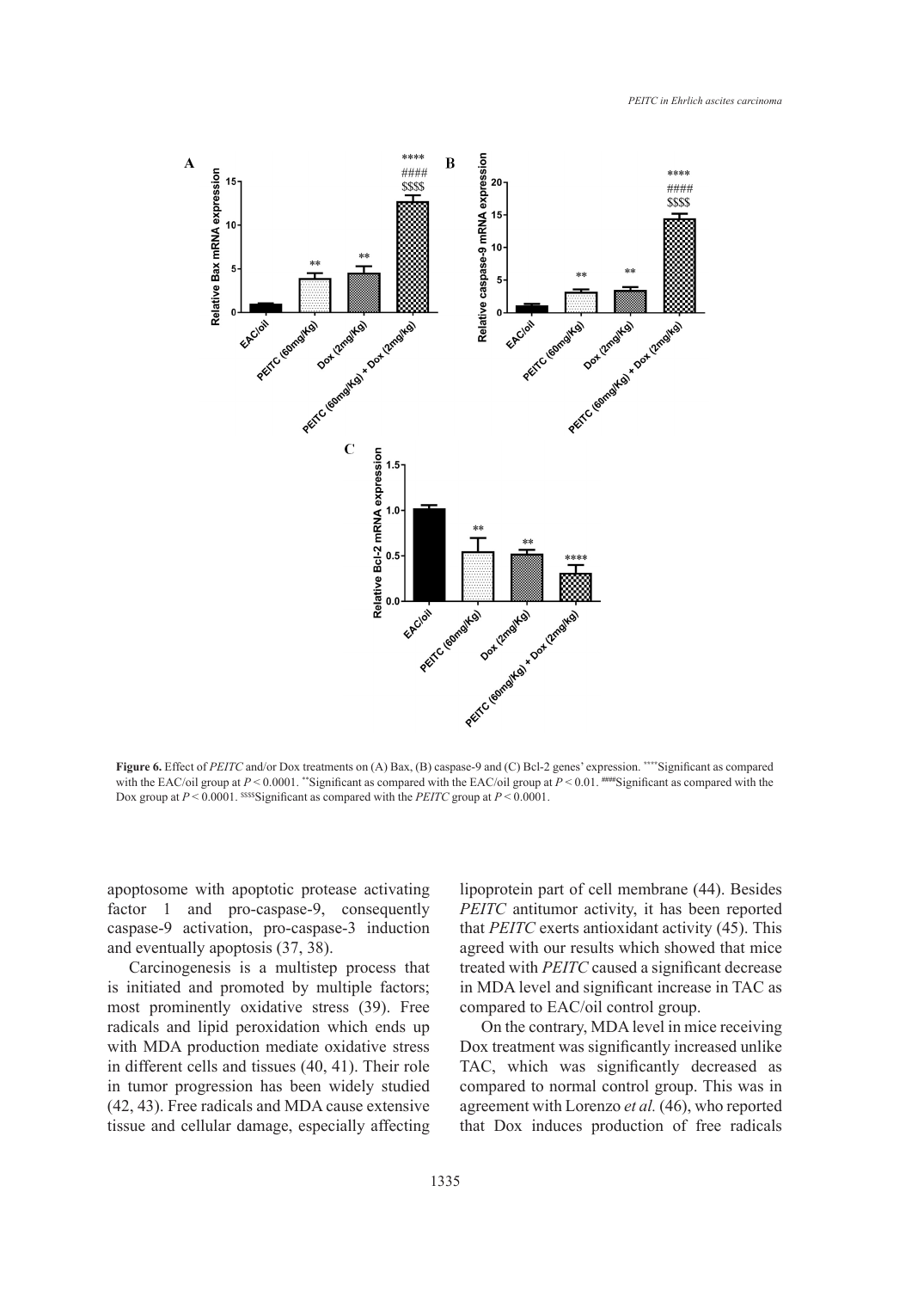and lipid peroxidation. In addition, Mukherjee *et al.* (47) found that Dox could significantly decrease the activity of some antioxidant enzymes such as superoxide dismutase and glutathione peroxidase. When *PEITC* treatment was combined with Dox treatment, MDA level was significantly decreased and TAC was significantly increased in comparison with Dox treatment alone. Collectively, *PEITC*/Dox combination treatment showed a significant anti-tumor effect without causing significant oxidative damage. This could be explained by the ability of *PEITC* to induce some antioxidant enzymes whose activity was reduced by Dox treatment (48, 49), thus antioxidant enzymes could capture free radicals (50).

Taken together, our results indicated that *PEITC* efficaciously suppressed EAC tumor growth *in-vivo* and *in-vitro* via alteration of apoptotic genes and its marked antioxidant effect. It can be concluded that *PEITC* is useful as natural therapy that could be considered for cancer treatment along with Dox. However, further research is required to fully establish the antitumor effect of *PEITC*/Dox combination before considered for clinical trial.

#### **References**

- Vinay DS, Ryan EP, Pawelec G, Talib WH, Stagg J, (1) Elkord E, Lichtor T, Decker WK, Whelan RL, Kumara HM, Signori E, Honoki K, Georgakilas AG, Amin A, Helferich WG, Boosani CS, Guha G, Ciriolo MR, Chen S, Mohammed SI, Azmi AS, Keith WN, Bilsland A, Bhakta D, Halicka D, Fujii H, Aquilano K, Ashraf SS, Nowsheen S, Yang X, Choi BK and Kwon BS. Immune evasion in cancer: Mechanistic basis and therapeutic strategies. *Semin. Cancer Biol.* (2015) 35 (Suppl): S185-S198.
- Pérez-Herrero E and Fernández-Medarde A. Advanced (2) targeted therapies in cancer: Drug nanocarriers, the future of chemotherapy*. Eur. J. Pharm. Biopharm.* (2015) 93: 52-79.
- (3) Gottesman MM. Mechanisms of cancer drug resistance. *Annu. Rev. Med.* (2002) 53: 615-27.
- Mady MM, Shafaa MW, Abbase ER and (4) Fahium AH. Interaction of doxorubicin and dipalmitoylphosphatidylcholine liposomes. *Cell Biochem. Biophys.* (2012) 62: 481-6.
- Li L, Takemura G, Li Y, Miyata S, Esaki M, Okada (5) H, Kanamori H, Khai NC, Maruyama R, Ogino A, Minatoguchi S, Fujiwara T and Fujiwara H. Preventive effect of erythropoietin on cardiac dysfunction in doxorubicin-induced cardiomyopathy. *Circulation*

(2006) 113: 535-43.

- Shi Y, Zhao H and Wang C. Relative binding free energy calculations of DNA to daunomycin and its 13-dihydro analogue. *Int. J. Biol. Macromol.* (1993) 15: 247-51. (6)
- Elbialy NS and Mady MM. Ehrlich tumor inhibition (7) using doxorubicin containing liposomes. *Saudi Pharm. J.* (2015) 23: 182-7.
- (8) Newman DJ, Cragg GM and Snader KM. Natural products as sources of new drugs over the period 1981- 2002. *J. Nat. Prod*. (2003) 66: 1022-37.
- (9) Kolonel LN, Hankin JH, Whittemore AS, Wu AH, Gallagher RP, Wilkens LR, John EM, Howe GR, Dreon DM, West DW and Paffenbarger RS Jr. Vegetables, fruits, legumes and prostate cancer: A multiethnic case-control study. *Cancer Epidemiol. Biomarkers Prev.* (2000) 9: 795-804.
- $(10)$  Fahey JW, Zalcmann AT and Talalay P. The chemical diversity and distribution of glucosinolates and isothiocyanates among plants. *Phytochemistry* (2001) 56: 5-51.
- (11) Powolny AA, Bommareddy A, Hahm ER, Normolle DP, Beumer JH, Nelson JB and Singh SV. Chemopreventative potential of the cruciferous vegetable constituent *Phenethyl isothiocyanate* in a mouse model of prostate cancer. *J. Natl. Cancer Inst.* (2011) 103: 571-84.
- Larsson SC, Håkansson N, Näslund I, Bergkvist L and (12) Wolk A. Fruit and vegetable consumption in relation to pancreatic cancer risk: A prospective study. *Cancer Epidemiol. Biomarkers Prev*. (2006) 15: 301-5.
- (13) Kabir SR, Nabi MM, Haque A, Zaman RU, Mahmud ZH and Reza MA. Pea lectin inhibits growth of Ehrlich ascites carcinoma cells by inducing apoptosis and G2/M cell cycle arrest *in-vivo* in mice. *Phytomedicine* (2013) 20: 1288-96.
- (14) Gross A, McDonnell JM and Korsmeyer SJ. BCL-2 family members and the mitochondria in apoptosis. *Genes Dev.* (1999) 13: 1899-911.
- $(15)$  Kabir SR and Reza MA. Antibacterial activity of *Kaempferia* rotunda rhizome lectin and its induction of apoptosis in Ehrlich ascites carcinoma cells. *Appl. Biochem. Biotechnol.* (2014) 172: 2866-76.
- (16) Groc L, Bezin L, Jiang H, Jackson TS and Levine RA. Bax, Bcl-2, and cyclin expression and apoptosis in rat substantia nigra during development. *Neurosci. Lett.* (2001) 306: 198-02.
- El-Far YM, Abd El Galil KH, Gabr MM, Eissa LA (17) and El-Shishtawy MM. Antitumor effect of chitosan and silibinin and their combination in mice bearing Ehrlich ascites tumors: Impact of p53 and p21. *Curr. Top. Biochem. Res.* (2013) 15: 29-49.
- (18) Jakubikova J, Cervi D, Ooi M, Kim K, Nahar S, Klippel S and Cholujova D. Anti-tumor activity and signaling events triggered by the isothiocyanates, sulforaphane and *Phenethyl isothiocyanate*, in multiple myeloma. *Haematologica* (2011) 96: 1170-9.
- (19) Awara WM, El-Sisi AE, El-Sayad ME and Goda AE. The potential role of cyclooxygenase-2 inhibitors in the treatment of experimentally-induced mammary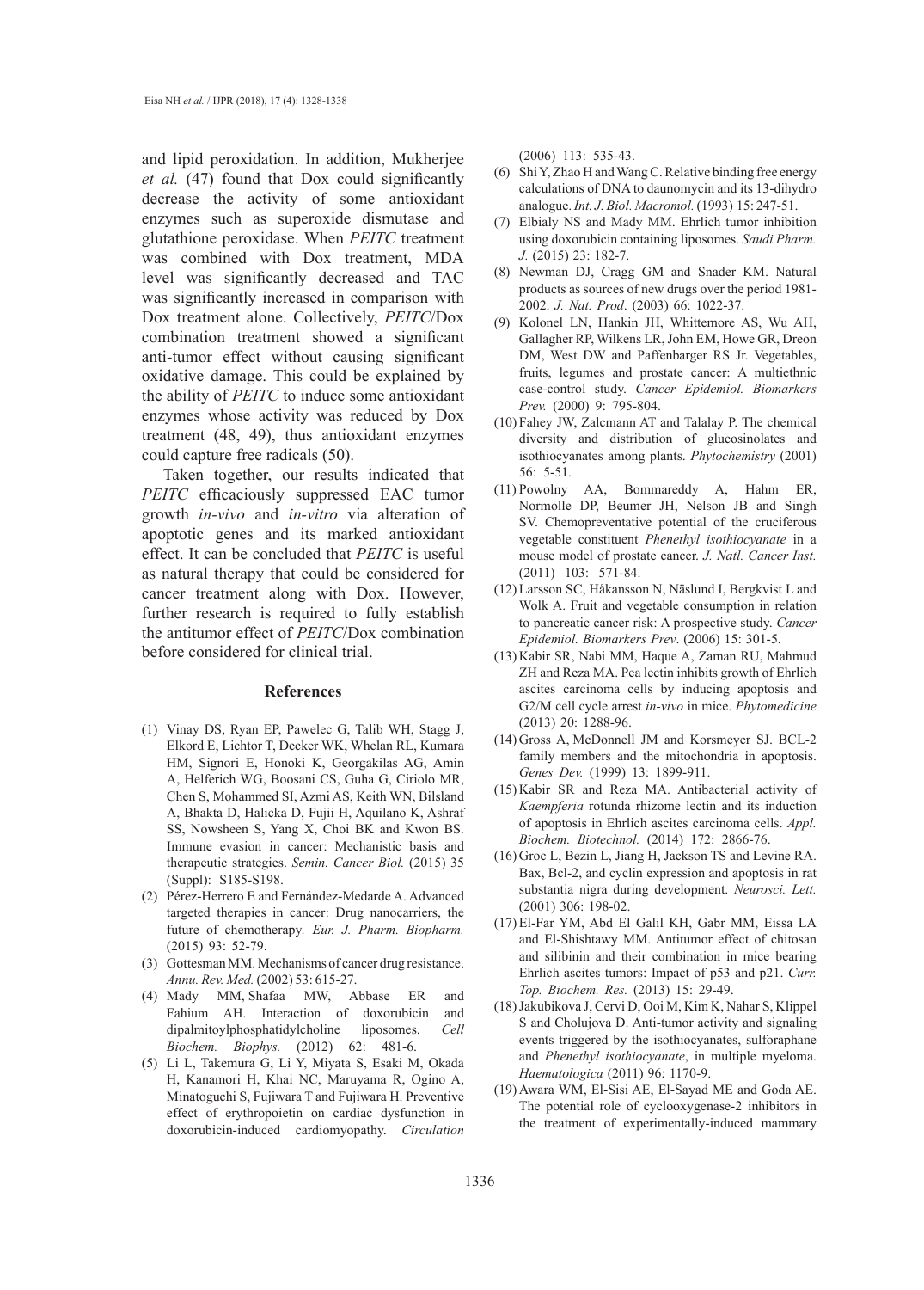tumour: Does celecoxib enhance the anti-tumour activity of doxorubicin? *Pharmacol. Res.* (2004) 50: 487-98.

- $(20)$  Satoh K. Serum lipid peroxide in cerebrovascular disorders determined by a new colorimetric method. *Clin. Chim. Acta* (1978) 90: 37-43.
- (21) Koracevic D, Koracevic G, Djordjevic V, Andrejevic S and Cosic V. Method for measurement of antioxidant activity in human fluids. *J. Clin. Pathol.* (2001) 54: 356-61.
- (22) Khor TO, Cheung WK, Prawan A, Reddy BS and Kong AN. Chemoprevention of familial adenomatous polyposis in Apc(Min/+) mice by *Phenethyl isothiocyanate* (*PEITC*). *Mol. Carcinog*. (2008) 47: 321-5.
- Ni WY, Lu HF, Hsu SC, Hsiao YP, Liu KC, Liu JY, Ji (23) BC, Hsueh SC, Hung FM, Shang HS and Chung JG. *Phenethyl isothiocyanate* inhibits *in-vivo* growth of subcutaneous xenograft tumors of human malignant melanoma A375.S2 cells. *In-Vivo* (2014) 28: 891-4.
- $(24)$  Sakao K, Desineni S, Hahm ER and Singh SV. *Phenethyl isothiocyanate* suppresses inhibitor of apoptosis family protein expression in prostate cancer cells in culture and *in-vivo*. *Prostate* (2012)  $72:1104-16$
- $(25)$  Wu X, Zhou QH and Xu K. Are isothiocyanates potential anti-cancer drugs? *Acta Pharmacol. Sin*. (2009) 30: 501-12.
- $(26)$  Xu C, Shen G, Yuan X, Kim JH, Gopalkrishnan A, Keum YS, Nair S and Kong AN. ERK and JNK signaling pathways are involved in the regulation of activator protein 1 and cell death elicited by three isothiocyanates in human prostate cancer PC-3 cells. *Carcinogenesis* (2006) 27: 437-45.
- (27) Satyan KS, Swamy N, Dizon DS, Singh R, Granai CO and Brard L. *Phenethyl isothiocyanate* (*PEITC*) inhibits growth of ovarian cancer cells by inducing apoptosis: Role of caspase and MAPK activation. *Gynecol. Oncol.* (2006) 103: 261-70.
- $(28)$  Hu R, Kim BR, Chen C, Hebbar V and Kong AN. The roles of JNK and apoptotic signaling pathways in *PEITC*-mediated responses in human HT-29 colon adenocarcinoma cells. *Carcinogenesis* (2003) 24: 1361-7.
- $(29)$  Cotter TG. Apoptosis and cancer: The genesis of a research field. *Nat. Rev. Cancer* (2009) 9: 501-7.
- (30) Anantharaman A, Subramanian B, Chandrasekaran R, Seenivasan R and Siva R. Colorants and cancer: A review. *Ind. Crops Prod.* (2014) 53: 167–86.
- (31) Gradilone A, Gazzaniga P, Ribuffo D, Scarpa S, Cigna E, Vasaturo F, Bottoni U, Innocenzi D, Calvieri S, Scuderi N, Frati L and Maria Aglianò A. Survivin, bcl-2, bax, and bcl-X gene expression in sentinel lymph nodes from melanoma patients. *J. Clin. Oncol.* (2003) 21: 306–12.
- (32) Islam F, Khanam JA, Khatun M, Zuberi N, Khatun L, Kabir SR, Reza MA, Ali MM, Rabbi MA, Gopalan V and Lam AK. A p-menth-1-ene-4,7-diol (EC-1) from *Eucalyptus* camaldulensis Dhnh. Triggers apoptosis

and cell cycle changes in Ehrlich ascites carcinoma cells. *Phytother. Res*. (2015) 29: 573-81.

- (33) Huang SH, Hsu MH, Hsu SC, Yang JS, Huang WW, Huang AC, Hsiao YP, Yu CC and Chung JG. *Phenethyl isothiocyanate* triggers apoptosis in human malignant melanoma A375.S2 cells through reactive oxygen species and the mitochondria-dependent pathways. *Hum. Exp. Toxicol.* (2014) 33: 270-83.
- Xiao D and Singh SV. *Phenethyl isothiocyanate* (34) sensitizes androgen-independent human prostate cancer cells to docetaxel-induced apoptosis *in-vi*tro and *in-vivo*. *Pharm. Res.* (2010) 27: 722-31.
- Lee JW and Cho MK. *Phenethyl isothiocyanate* (35) induced apoptosis via down regulation of Bcl-2/XIAP and triggering of the mitochondrial pathway in MCF-7 cells. *Arch. Pharm. Res.* (2008) 31: 1604-12.
- $(36)$  Tang L and Zhang Y. Mitochondria are the primary target in isothiocyanate-induced apoptosis in human bladder cancer cells. *Mol. Cancer Ther.* (2005) 4: 1250-9.
- (37) Cohen GM. Caspases: The executioners of apoptosis. *Biochem. J.* (1997) 326: 1-16.
- (38) Antonsson B. Bax and other pro-apoptotic Bcl-2 family ″killer-proteins″ and their victim the mitochondrion. *Cell Tissue Res.* (2001) 306: 347-61.
- (39) Tofani S, Cintorino M, Barone D, Berardelli M, De Santi MM, Ferrara A, Orlassino R, Ossola P, Rolfo K, Ronchetto F, Tripodi SA and Tosi P. Increased mouse survival, tumor growth inhibition and decreased immunoreactive p53 after exposure to magnetic fields. *Bioelectromagnetics* (2002) 23: 230-8 .
- (40) Abou El Fatoh MF, Kamel MA, Hussein MA and Nora EA. Anticarcinogenic and antioxidant effects of propolis aqueous extract against Ehrlich ascites carcinoma (EAC) cells bearing mice. *Int. J. Pharm. Sci.* (2014) 4: 606-10.
- Patra S, Muthuraman MS, Prabhu AR, Priyadharshini (41) RR and Parthiban S. Evaluation of antitumor and antioxidant activity of Sargassum tenerrimum against Ehrlich ascites carcinoma in mice. *Asian Pac. J. Cancer Prev.* (2015) 16: 915-21.
- H, Scibior-Bentkowska D, Skrzycki M, Majewska M and Podsiad M. (Lipid peroxidation level in gastrointestinal tract tumors). *Pol. Merkur. Lekarski.* (2010) 29: 309-14.  $(42)$  Czeczot
- (43) Salem FS, Badr MO and Neamat-Allah AN. Biochemical and pathological studies on the effects of levamisole and chlorambucil on Ehrlich ascites carcinoma-bearing mice. *Vet. Ital.* (2011) 47: 89-95.
- (44) Girotti AW. Lipid hydroperoxide generation, turnover, and effector action in biological systems. *J. Lipid Res.* (1998) 39: 1529-42.
- (45) Okulicz M, Bialik I and Chichłowska J. The timedependent effect of gluconasturtiin and *Phenethyl isothiocyanate* on metabolic and antioxidative parameters in rats. *J. Anim. Physiol. Anim. Nutr. (Berl)* (2005) 89: 367-72.
- Lorenzo E, Ruiz-Ruiz C, Quesada AJ, Hernández (46)G, Rodríguez A, López-Rivas A and Redondo JM.